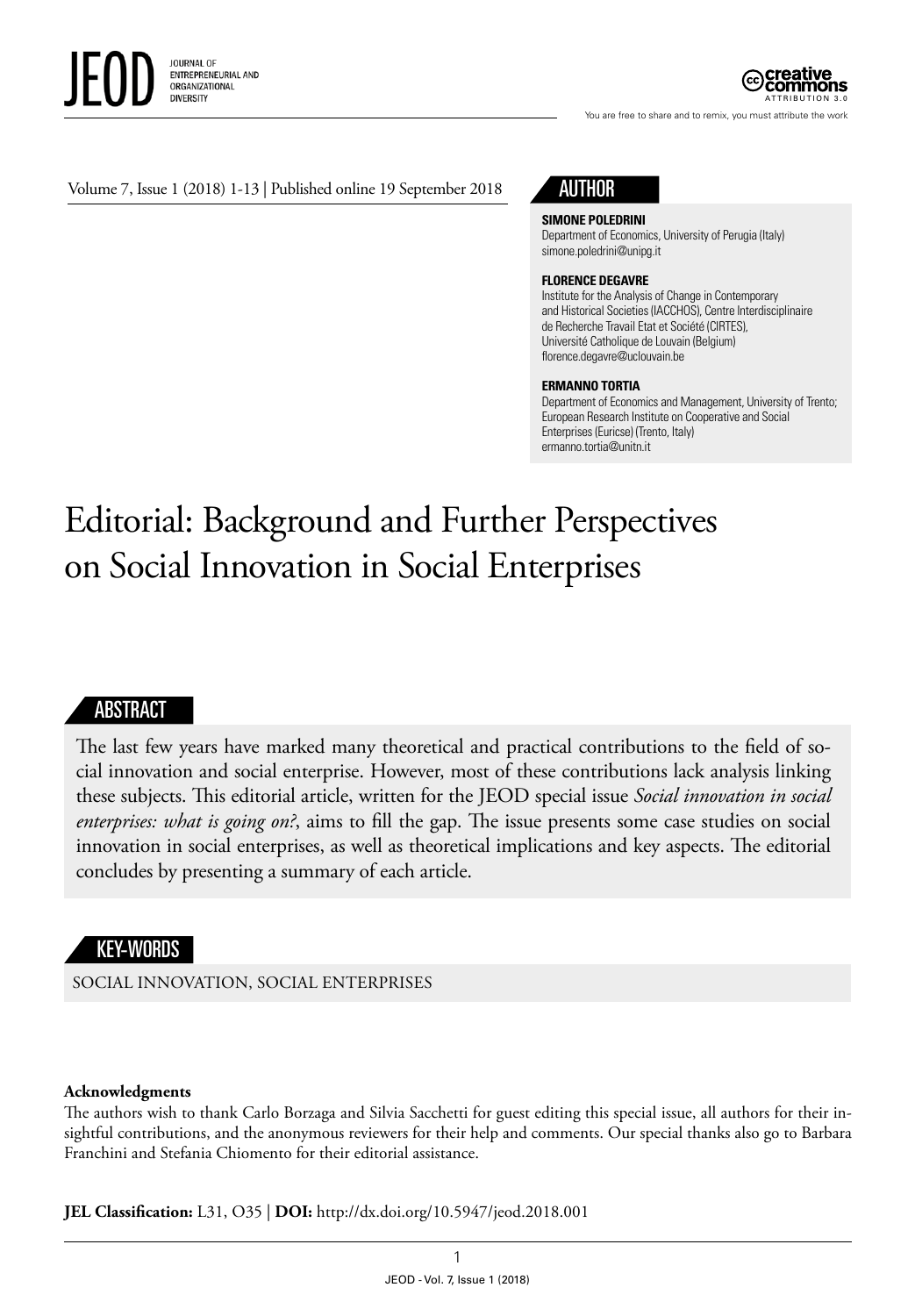## **1. Introduction**

Although the topic of social innovation is not new, it has attracted considerable attention in recent years from scholars in a wide range of disciplines. While most initial contributions came from economics (Pol and Ville, 2009) or sociology (Olsson and Galaz, 2012), new insights have emerged from management studies (Cajaiba-Santana, 2014), psychology (Bulut, Eren and Halac, 2013), gender studies (André, 2013; Alsos, Hytti and Ljunggren, 2016), or else from an interdisciplinary or transdisciplinary framework (Dedeurwaerdere et al., 2017; Haxeltine et al., 2017). One common element is questioning the transformative potential of social innovation. Still, social innovation theory remains somewhat fragmented as these different approaches lead to an equally varied number of definitions and analytic frameworks (Gallouj and Djellal, 2010; Nicholls and Murdock, 2012; Moulaert et al., 2013; Ayob, Teasdale and Fagan, 2016).

Social enterprises are organizations that combine entrepreneurial dynamics to provide services or goods with the primary objective of meeting social needs (Borzaga and Defourny, 2001). Social enterprises (SEs) drive social innovation (Harrisson, Klein and Browne, 2010; Defourny and Nyssens, 2013). While social innovation within social enterprises has been studied extensively, its long-term effect upon those social enterprises themselves is less well-understood. This special issue addresses the following research questions: What drives social enterprises to innovate? What are the main implications of the connection between social innovation and social enterprise?

To answer these questions, this editorial draws upon existing literature. The first section shows that social innovation is closely linked to voluntary social transformation driven by people or organizations. The following section presents the central feature that SEs usually have that pushes them to socially innovate. Section 3 discusses some critical aspects of social innovation in social enterprises, while the last section summarizes the articles published in this special issue.

## **2. Looking for alternatives: the need for social innovation**

Our perspective considers social innovation as an effort to "unlock" economic or social systems deeply rooted in path dependency. The explicit use of the term social innovation dates back to the late 1960s. It is rooted in the "counter-culture" (Roszak, 1969) that spread across the Western world, Latin America, and Japan. Both disaffected youth and workers longing for a more democratic organization of labour contested the status quo. So-called "alternative companies" emerged in the 1970s, driven by aspirations to work and produce differently. These companies adopted self-management or non-capitalist division of labour or offered services that were neglected by the market or by the state. Social actors used the term "social innovation" to refer to the dailylife practice of their global vision regarding how goods should ideally be produced and consumed. The term was strongly connected to alternative production processes (Callorda Fossati, Degavre and Lévesque, 2018).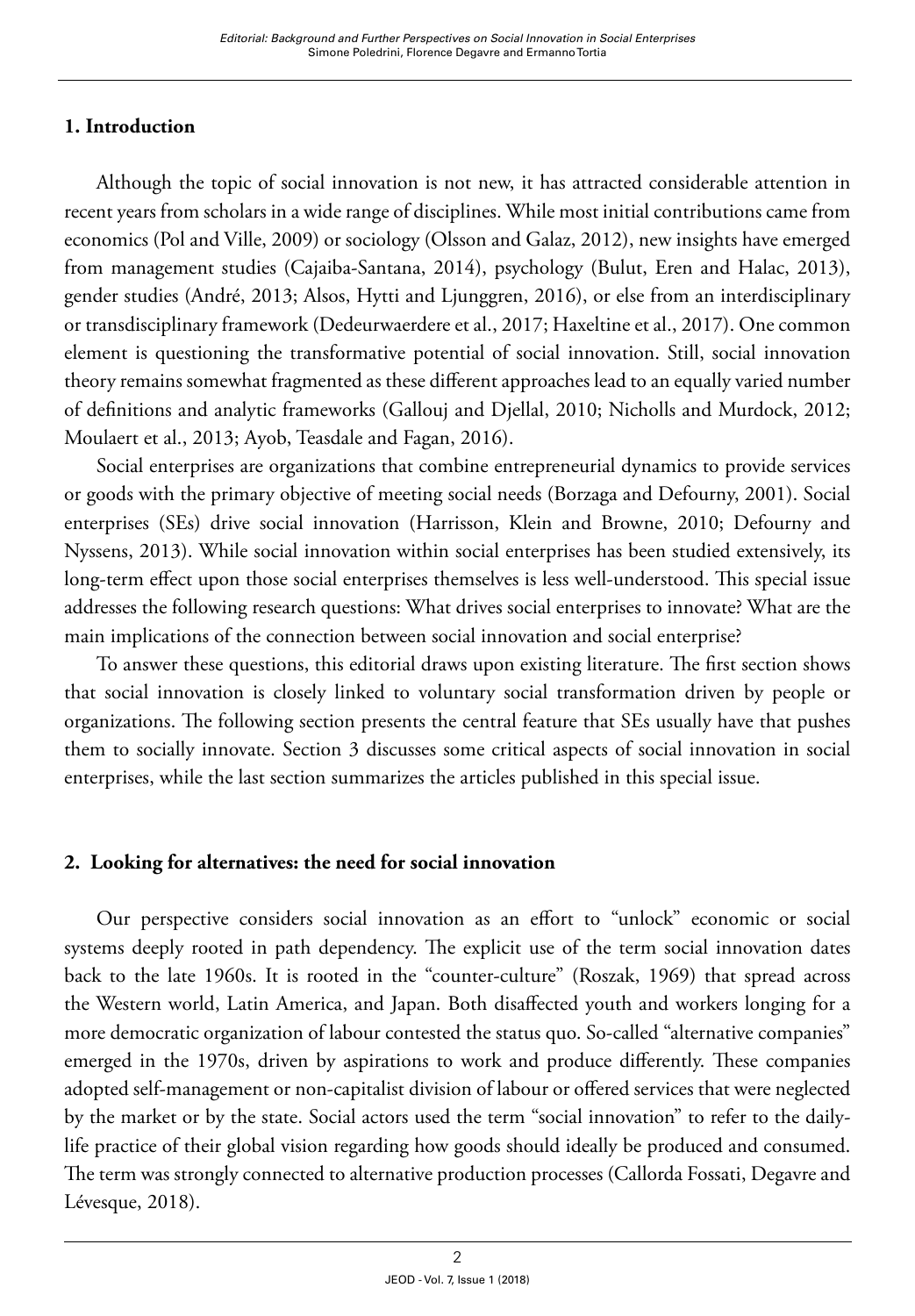The necessity of social innovations beyond these alternative companies soon became clear. Forprofit companies also struggling with capitalist competition and facing workplace issues difficult to solve purely through technological innovation also stood to benefit. Worried about Japanese technological advancement, especially in the car industry, employers in the 1980s in Europe and the United States imposed major technological changes upon their workers. Meanwhile, workers rallied to take part in the decision-making process and to master new technology. Employers needed *productive* flexibility while workers were asking for *democratic* flexibility. In the end, trade unions supported a compromise granting "controlled autonomy" in the work place (Appay, 1997); this measure was considered the best way to maintain competitiveness and preserve jobs, and had little to do with fulfilling workers' aspirations. Social innovation then remained limited to what Laville (2014) and Nyssens (2015) call a "weak conception", in which solutions were proposed at the level of the enterprise, avoiding the prospect of sustainable institutional change through public policy as well as of substantive workplace policy improvement (Callorda Fossati, Degavre and Lévesque, 2018). This historical episode perfectly illustrates why Ayob, Teasdale and Fagan (2016) are speaking of an "essentially contested concept", as social innovation is subject to power relations and to "endless disputes" about its meaning (Callorda Fossati, Degavre and Nyssens, 2017).

In the 1990s, the notion of social enterprise expanded to include public services. Public service users started to question their treatment and criticized deeply inadequate standard service provision. Social enterprises like social cooperatives and non-profit organizations, known as the social economy, took over unmet social needs, solving problems in diverse fields including personal services, work integration, environmental protection, fair trade, and community development. These social actors mainly reacted against the limitations imposed by public action and the market. Social enterprises also helped sustain stakeholders' more immaterial aspirations such as participatory governance, service co-creation, and changing social relations.

From this perspective, innovations are inherently social because they are carried out to positively transform social relations for non-dominant groups. The most well-conceived innovations are powerful enough to challenge established power relations and diffuse throughout society, bringing change (Moulaert et al., 2010). In that respect, the 2008 financial crisis confirmed that social enterprises must be at the forefront of creative solutions to the multi-dimensional problems created by neo-liberalism. Social enterprises still face new challenges, especially related to ecological and social transition: climate change, ageing of the population, intersectional inequalities, migration, lodging, and mobility. Social enterprises have significant potential to meet the transition challenge and foster social innovations in their related domains, alongside technological innovations. Some social enterprises are already acting as "transition experiments" on a small scale. These "project[s] with a societal challenge as a starting point for learning aimed at contributing to a transition" (Van den Bosch, 2010: 58) will help change production processes and consumption patterns.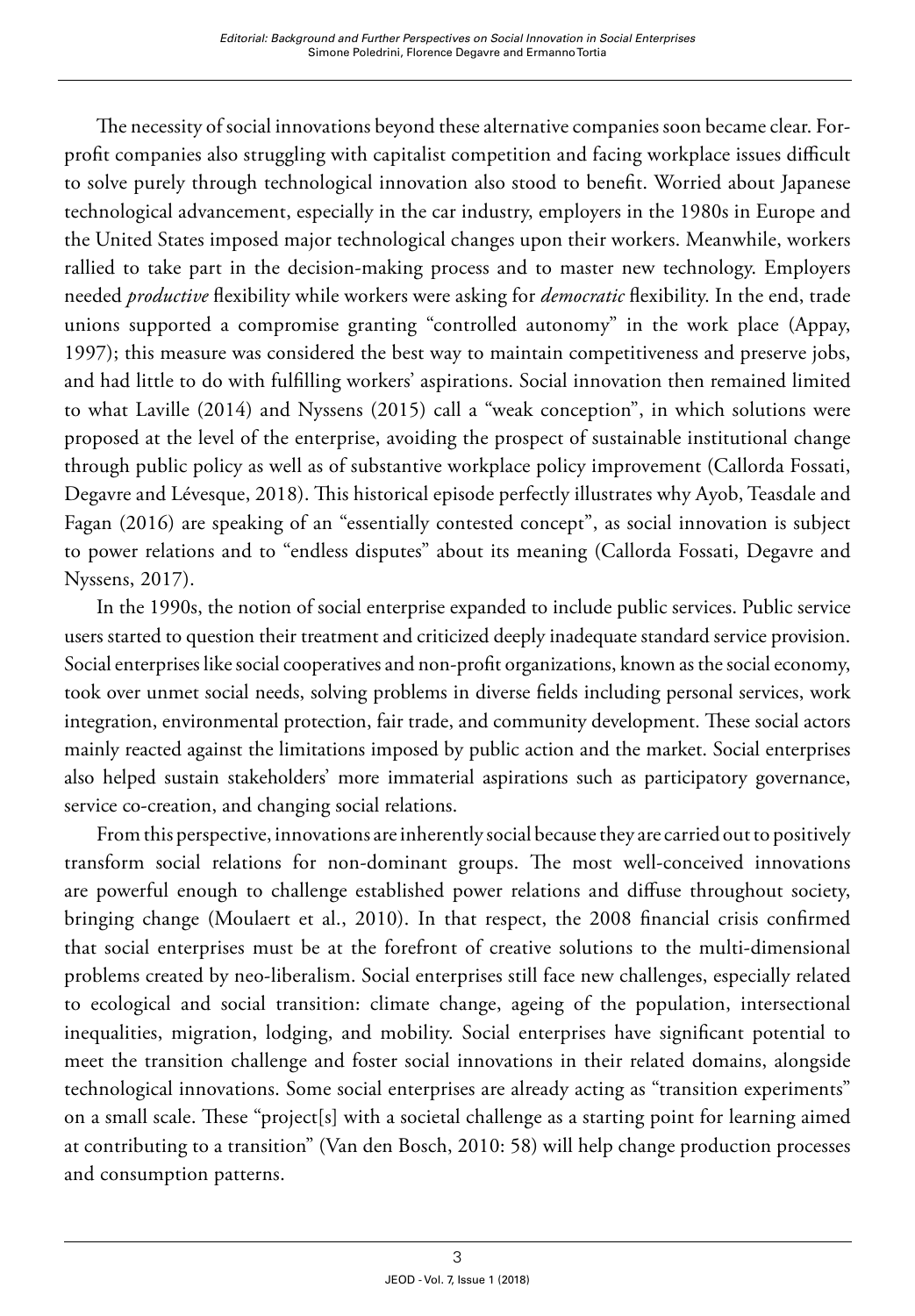More insight regarding social innovation's effects on social enterprises is necessary for three interconnected reasons:

- 1. In order to reach a significant level of social impact, a better understanding of the mechanisms of innovation within social enterprises must be reached; how can new collaborations within a transdisciplinary framework or through participative local governance influence global transitions?
- 2. Non-profit organizations frequently lament that their decades of consistent social innovation have never been acknowledged. What has changed is that academia, public policy actors, and other stakeholders have started to use the term. As a concept, social innovation is used to highlight, often retrospectively, big social disruptions as well as small improvements to communities' conditions with a focus on the *vision* at stake.
- 3. Social innovation is strongly associated with the process of challenging existing institutions, power relations, and governance. There is a need now to critically assess social innovation's processes from within and address the issue of the dark side of social innovations. Potential backlash to and consequences of social innovation have yet to be explored. Participating in innovation can generate stress, frustration, and demotivation, decreasing the pro-social initiative characteristic of those who work in social enterprise. How can social enterprises contribute to transition while keeping innovations *social* in all their aspects? Meaningful and carefully chosen case studies such as those in this issue can best improve understanding of what innovation means for social enterprises and stakeholders acting in a field.

## **3. The premises of social innovation in social enterprises**

Theoretical arguments, case studies, and surveys can now be combined to examine how social enterprises truly do enhance social innovation. An exhaustive framework is beyond this brief editorial's scope. We will only outline the elements proven conducive to social innovation, which include: (i) the intrinsic and pro-social motivations of the actors involved; (ii) collective action and cooperation, in place of market exchanges and hierarchical relations, as the dominant coordination mechanisms; (iii) multi-stakeholder governance and corporate social responsibility as criteria of social inclusion and fairness; (iv) the non-profit oriented nature of the organization. We start from individual and collective behavioural dimensions (motivations and collective action), and then proceed to more hard-wired institutional dimensions (multi-stakeholder governance and limited profit distribution). We explain these elements one at a time and develop preliminary arguments concerning social innovation in social enterprises.

*(i) Intrinsic and pro-social motivations of the involved actors*. The importance of intrinsic and pro-social motivations has been rediscovered in economics in the last decades, beginning with a few pioneering works that borrowed the concept and then the experimental apparatus from social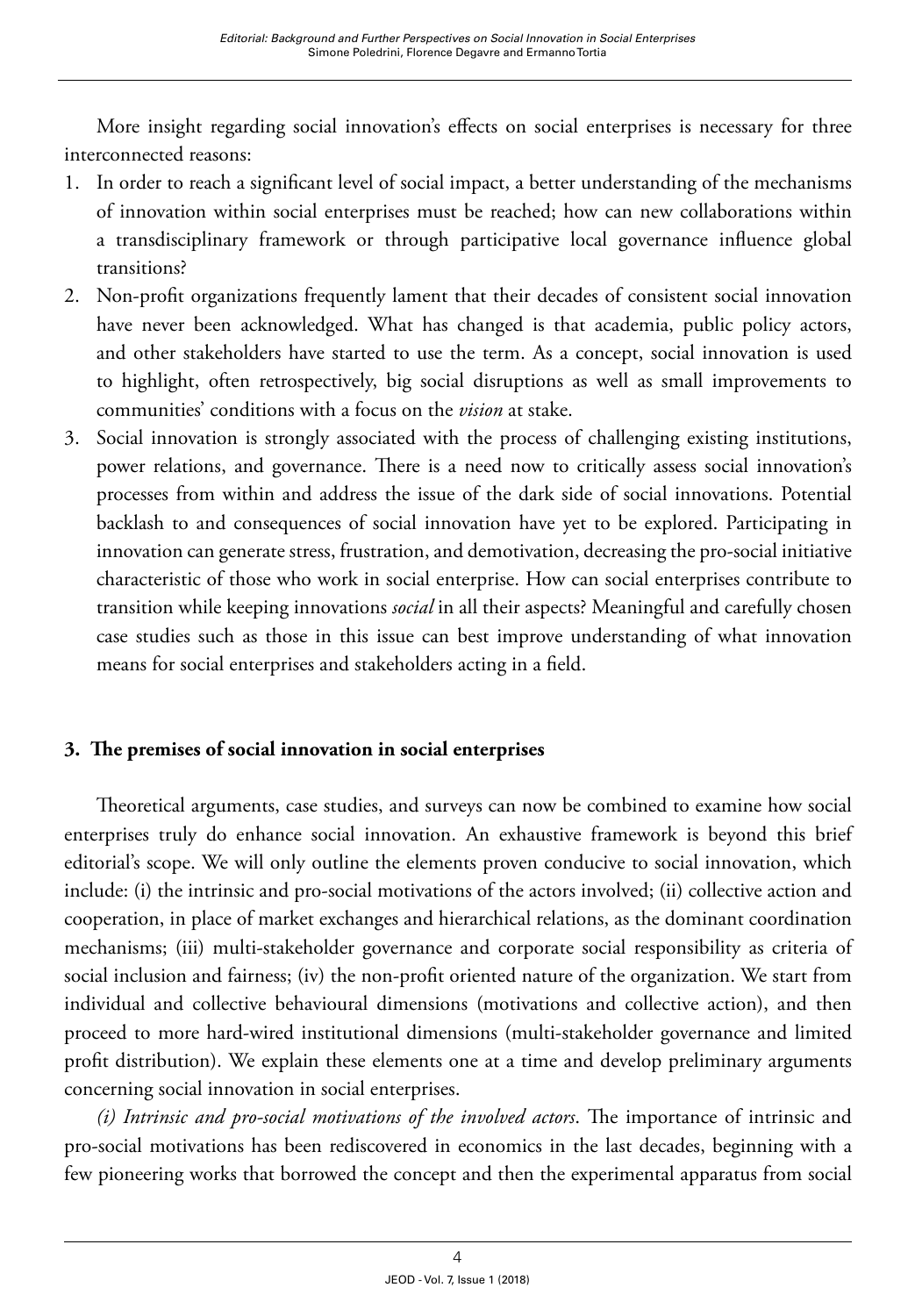psychology (Deci and Ryan, 1975; 2000a; 2000b; Frey, 1997). This concept's importance has since increased, especially relating to the growth of behavioural and experimental economics (Fehr and Schmidt, 1999; Fehr and Gächter, 2000). These concepts are prominent in non-profit and third sector research as well (Young, 1983; 1984; 2001; Rose-Ackerman, 1996). Altruism, trust, reciprocity, and cooperation have been "bread and butter" for many scholars searching for the nonprofit difference and striving to explain the existence, growth, and sustainability of socially oriented organizations. While non-profit and third sector research used to be separate from mainstream economics, interconnections are growing, particularly in research streams dealing with corporate social responsibility (Sacconi, 2004; Freeman, 2010; Sacconi and Ottone, 2015) and shared capitalism (Kruse, Freeman and Blasi, 2008; Kruse, Blasi and Park, 2010). The importance of prosocial motivations, besides intrinsic motivations, has extended to the managerial disciplines in more recent years (Grant and Berry, 2011; Grant and Berg, 2012)

*(ii) Collective action and cooperation.* These aspects are usually understood as an economic activity coordination mechanism alternative to traditional coordination mechanisms (market exchange and hierarchy). Contrasting with conventional, profit-oriented enterprises, these coordination mechanisms have demonstrated their fundamental role in cooperative and social enterprises, and more generally in non-profit oriented enterprises. In the absence of profit motivation and highpowered monetary incentives that drive the firm's organization (Alchian and Demsetz, 1972; Jensen and Meckling, 1976), coordination must be achieved via different avenues. Hierarchy, as identified in the literature initiated by Ronald Coase (1937) and continued by Oliver Williamson (1973; 1975; cf. also Simon, 1951), functions in conventional enterprises to maximize profit. In non-profit enterprises hierarchy may not improve, but instead damage social objectives because of its negative impact on intrinsic and pro-social motivations, as well as its inability to favour participation in the pursuit of collective goals (Valentinov, 2009; Grant and Patil, 2012). The potential limitations of collective action, especially the problem of free riding and other forms of opportunism in the pursuit of collective goals (Olson, 1965; Hardin, 1968; Ostrom, 1990), have generated renewed debate regarding how the governance of collective action can counteract opportunism and favour virtuous and welfare-increasing organizational solutions despite *tragedy of the commons*-like conditions (Ostrom, 1990; Ostrom and Basurto, 2007; Hansmann, 2013; Benkler, 2017; Tortia, 2018). Cooperation is seen as a necessary feature of collective action. Cooperation itself, and the underlying reciprocal behaviours, can counteract opportunism by means of involvement, but also through peer pressure and horizontal control, as well as sanctions punishing non-complying individuals and offenders (Borzaga and Tortia, 2017; Tortia and Valentinov, 2018).

*(iii) Multi-stakeholder governance*. The relevance of multi-stakeholder governance has, again, been ascertained in theoretical and empirical studies on non-profit and socially-oriented enterprises. Such governance led to re-evaluation of strategic management's role and its benefits for different groups of stakeholders (Blair and Stout, 1999; Sacconi, 2004; Freeman, 2010; Sacconi and Ottone, 2015). The impossibility of excluding stakeholder groups apart from investors from the definition of the organization's strategic objectives led to their inclusion in managerial decisions, and to the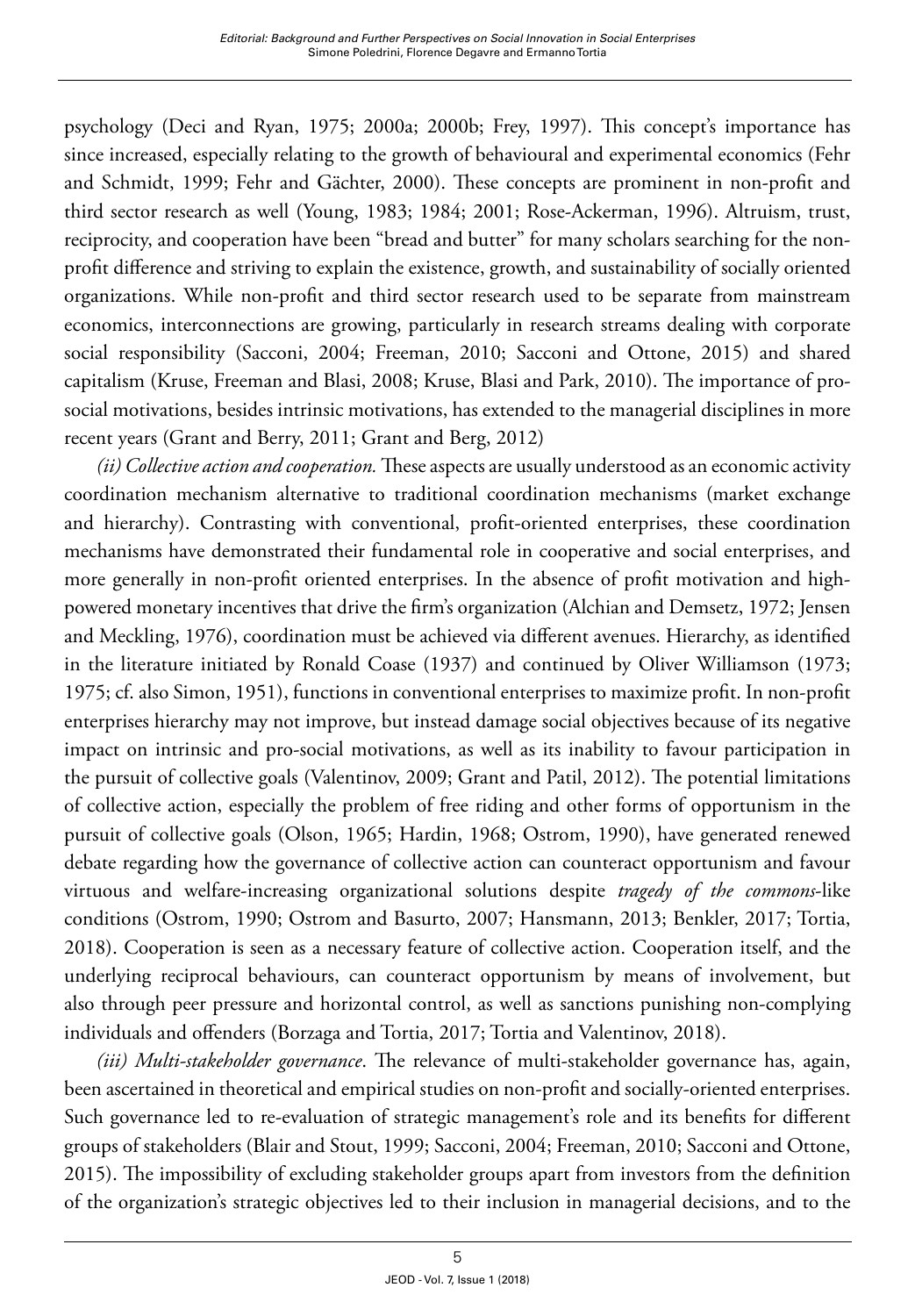development of new analytic frameworks and theories required to explain the new concept of the enterprise. It also led to questioning the existing institutional set-ups and to proposals for reformation and for the introduction of new organizational forms. Social enterprises were born in this milieu of creativity and new solutions, which could have led to the realization of social goals once thought to be unattainable by organizations outside the public sector. The new frameworks have strived to explain why non-profit organizations, contrary to the prediction of orthodox and newinstitutional economics (Hansmann, 1996), can achieve efficient production and be more effective than conventional enterprises in delivering general interest services and collective goods (Borzaga and Sacchetti, 2015; Sacchetti and Tortia, 2017). Procedural, interactional, and distributive fairness plays a particularly strong role in guaranteeing a high degree of welfare for involved actors. A fair organizational context would at least partly make up for some financial weaknesses, including weak monetary incentives and low labour remuneration (Tortia, 2008; Borzaga and Tortia, 2017).

*(iv) Limited (or absent) profit distribution.* The existence and economic motivation of the nonprofit-distribution constraint came under scrutiny right from the start of research on non-profit organizations. Burton Weisbrod (1977; 1988) and Henry Hansmann (1988; 1996) pioneered studies on non-profit organizations in which the non-distribution constraint acts as a crucial institutional device guaranteeing the possibility for non-profits to produce public goods and to reduce the opportunistic behaviour of the organization in the presence of asymmetric information and of a high relational content of the service provided (Borzaga and Tortia, 2017; Tortia and Valentinov, 2018; Poledrini and Tortia, 2018). The absence of the profit motivation and the lower relevance of monetary incentives (especially high-powered monetary incentives, such as profit sharing) would explain the emergence of trust and cooperation between the main stakeholders, both external (between the organization and its clients or users) and internal (between managers and workers) (Bacchiega and Borzaga, 2001; 2003). Cooperation is closely related to the underlying mechanism of reciprocal behaviours, which can be both conditional and unconditional (Poledrini, 2015).

## **4. Social innovation in social enterprises**

The theory of social innovation in SEs is controversial. Historical reconstruction might provide the rough material necessary to work out a better integrated theory of social innovation in social enterprises. This difficult endeavour cannot and will not be completed here. However, some preliminary hints may presage future understanding. While social innovation can and indeed does take place outside organizational boundaries, non-profit and social enterprises only represent the specific organizational form that develops the routines, governance solutions, and managerial models most conducive to social innovation as the outcome of organized social relations. While the four elements are always present in social enterprises, this does not mean that they are absent from other contexts. They can be found at least partially in other individuals, social contexts, and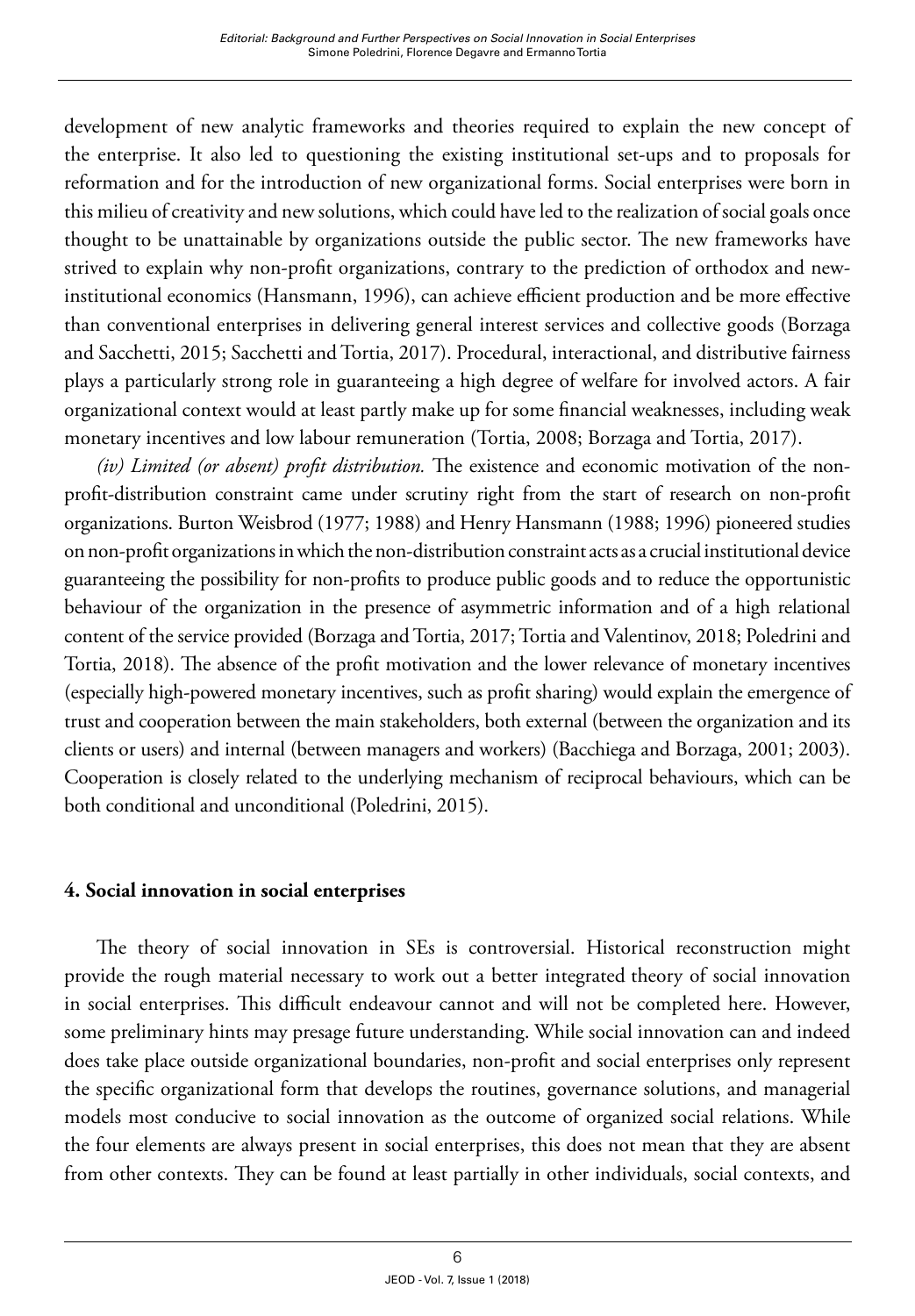organizations. Social enterprises strive to combine the elements in an innovative way. SEs came to represent privileged social contexts in which these elements can be combined to produce relevant outcomes, such as social innovation.

The four elements can be used to explain why social innovation can be the highest and most creative achievement of social enterprises. Collective action based on trust and cooperation is clearly functional to the achievement of collective rather than private goals. These organizational elements can better flourish and deploy their beneficial effects in organizations that do not pursue profit maximization and private goals, and which are partially or totally constrained in profit distribution. Non-profit nature and collective action are compatible with goals that are social in nature and may not be forthcoming or be marginalized in organizations pursuing private objectives. Multi-stakeholder governance and corporate social responsibility can be seen as social patterns informed by inclusion in place of exclusion (Sacchetti, 2015). Motivations play a crucial role in all of this. Intrinsic and pro-social motivations are not thought of as a behavioural element created by social enterprises. Instead, their importance is clearly connected with the heterogeneity of individual preferences and with the self-selection of socially motivated individuals into social enterprises (Simpson and Willer, 2008). Social enterprises are thought to reinforce and exalt the role of pro-social motivations, not to create them anew. Social innovation can emerge as the creative expression of intrinsic and prosocial motivations in a suitably constructed institutional environment. This statement emerges as intuitively coherent with its theoretical premises. However, it is not devoid of empirical content. It has led, and is leading to the development of important streams of empirical research, which are most often qualitative and based on case studies, as they require in-depth evaluation of the organizational mechanisms most conducive to innovative social outcomes (processes, services, and goods). Social enterprises, indeed, are proving to be innovative not only in terms of processes and services delivered, but also in terms of their ability to envision and plan interventions in different social contexts (e.g. urban vs. rural). These interventions regenerate natural spaces and communities through environmental intervention and protection, and the reorganization of urban spaces (Sacchetti, Christoforou and Mosca, 2018).

## **5. How social innovation affects social enterprise**

Building on the above remarks, the four articles published in this special issue broaden our understanding of social innovation in social enterprises through empirical research.

The first article, by Nick Bailey, Reinout Kleinhans, and Jessica Lindbergh is titled *The implications of Schumpeter's theories of innovation for the role, organization, and impact of communitybased social enterprise in three European countries*. It uses Schumpeter's work as a lens to view the effects of social innovation on different aspects of social enterprises. In particular, it answers the following research questions: (i) To what extent can community-based social enterprise (CBSE) be considered a form of social innovation and how does this innovation arise in terms of the role,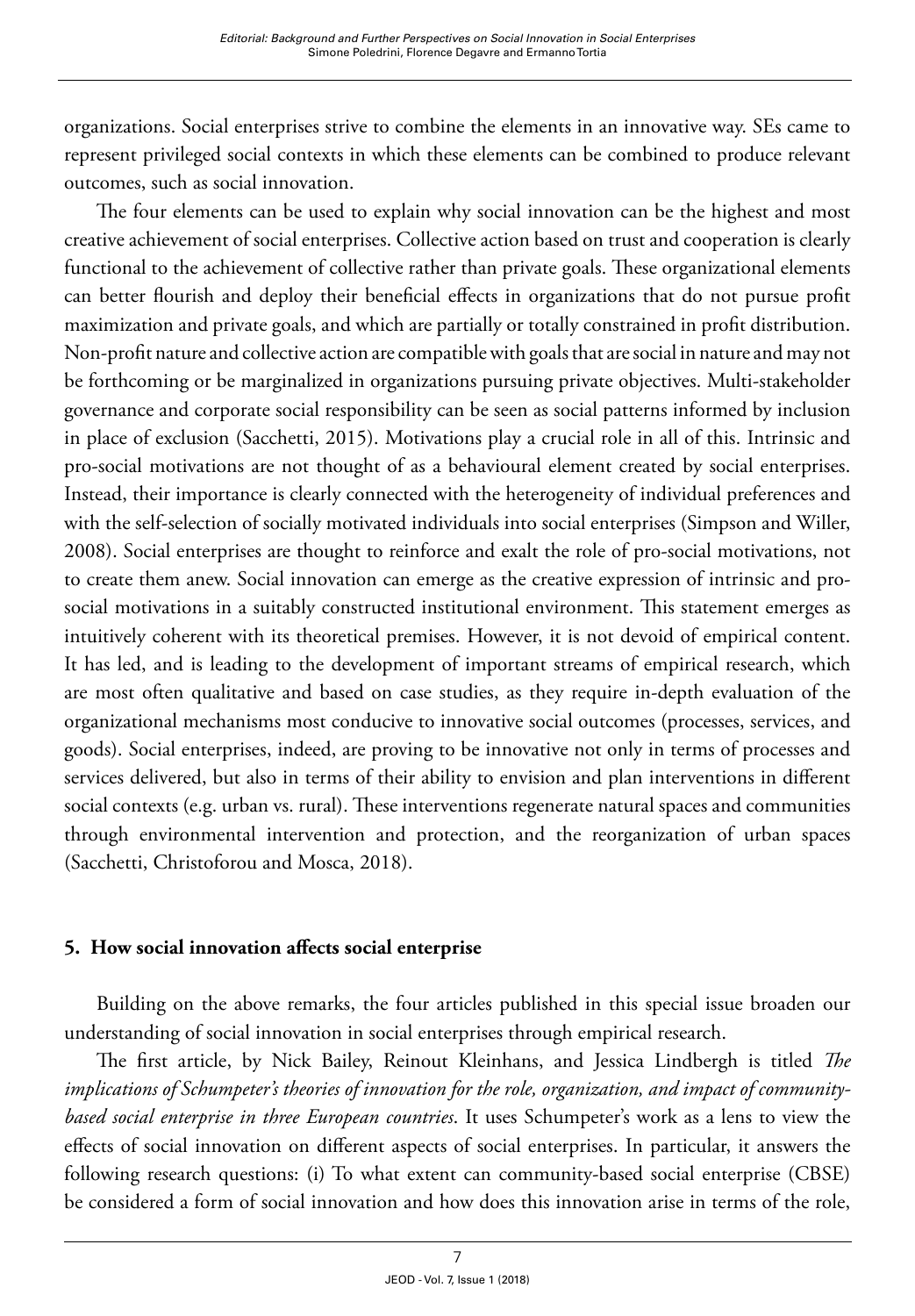organization, and impact of CBSEs? (ii) What are the similarities and differences between CBSEs in the three selected European countries? (iii) To what extent does Schumpeter's conceptual framework of "creative destruction" provide insights into the process of organizational change in this form of social enterprise? To answer these questions, the authors develop an empirical analysis based on nine in-depth case studies of community-based social enterprises in England, the Netherlands, and Sweden. The results show that, as the so-called community-based characteristics of the organizations (in terms of participation, governance, and funding) differ largely from one country to another, the establishment and evolution of CBSEs in the three analysed countries follow quite different paths, especially regarding the commercial and social mission.

The second paper, by Philip Marcel Karré, is titled *Navigating between opportunities and risks: the effects of hybridity for social enterprises engaged in social innovation* and it identifies what drives social entrepreneurs to engage in social innovation processes, how they generate results, and how they deal with tensions due to hybridity. The author addresses the following four research questions: (i) Why do social entrepreneurs decide to engage in processes of social innovation? (ii) How are they trying to achieve social innovation? (iii) To what extent is hybridity an issue in this process? (iv) What is the relationship between the social entrepreneur and the local government in this process? He looks at an urban subset of social enterprises engaged in social innovation, as his answers are based on a study of social enterprises in and around the cities of Rotterdam, The Hague, and Dordrecht in the Netherlands. His main findings demonstrate several reasons for social entrepreneurs to engage in social innovation processes. These reasons are all closely connected to personal experiences and life events.

The third article, by Ralph Richter, is titled *The Janus face of participatory governance: how inclusive governance benefits and limits the social innovativeness of social enterprises*. The article deals with how social innovation is developed in a social enterprise considering that SEs usually have participatory governance. The article answers the following research question: does collaborative decision-making hamper the development of innovative solutions or do social enterprises benefit from their capacity to innovate? Indeed, since according to Schumpeter developing innovative products, services, and processes is a distinguished capacity of the entrepreneur's personality, the author wonders whether participatory governance can have consequences on a social enterprise's capacity to develop new ideas and establish innovative solutions. This question guided cross-case analysis of four social enterprises. The results show that participatory governance can have different consequences on the innovative strength of social enterprises. While the involvement of internal stakeholders (members and employees) appears to be beneficial for developing novel solutions, it generates limited social impact. Close collaboration with external stakeholders, such as local communities or regional authorities, is less advantageous with respect to identifying new trends, ideas, and opportunities. However, the involvement of external stakeholders in decision-making helps safeguard of community interests and the legitimization of social enterprise activities. Therefore, the results suggest that a balanced involvement of both internal and external stakeholders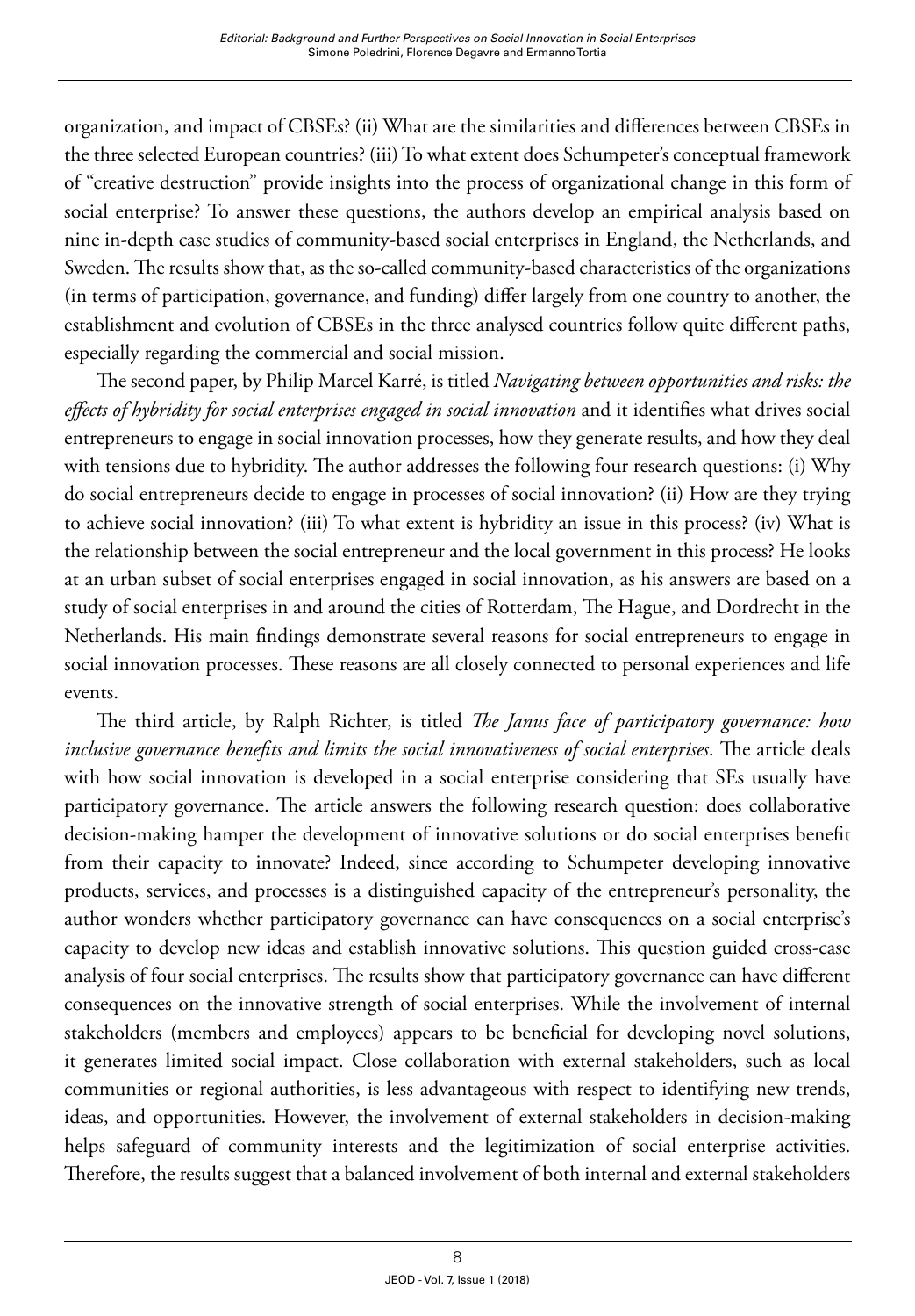enhances the social innovativeness of social enterprises.

The fourth article, by Marina Soubirou, is titled *The No TAV entrepreneurs' transition towards a sustainable solidarity economy: pragmatic analysis of a social innovation process* and it analyses whether a sustainable solidarity economy can overcome conflicts. The research concerns the No TAV movement in the lower part of the Susa Valley in Italy. This movement originated in the 1990s when this area witnessed the presence of a territorial conflict pitting the local inhabitants against the Italian state over the construction of a 54km long railway tunnel under the Alps connecting Italy and France (more specifically, the cities of Turin and Lyon). By harshly rejecting this project and through collective participation in numerous resistance movements, the Low-Valsusans have gradually become a territorialized community whose members seem to share a set of sustainable principles and values. Using the theoretical framework of social innovations, the author shows how entrepreneurs are gradually getting involved in implementing their community's sustainable values to tackle conflicts.

Finally, Andrew Brady concludes the special issue with a book review on *Innovation and Scaling for Impact: How Effective Social Enterprises Do It* by Christian Seelos and Johanna Mair (Stanford University Press, Stanford, CA, United States, 2017, 256 pp.). The book is particularly relevant for offering an insightful and theory-rich contribution to the academic literature on the topic of social innovation in SEs. Based on empirical research, it presents the history of innovation and scaling up in four organisations located in India and Bangladesh, each of which is used to shed light on a particular approach to the process. Among other academic recognitions, it is worth to mention that the book received the 2017 Terry McAdam Nonprofit Book Award, sponsored by the Alliance for Nonprofit Management, for being the most inspirational and useful contribution to non-profit management of the year.

## **References**

- Alchian, A.A. & Demsetz, H. (1972). Production, Information Costs, and Economic Organization, *The American Economic Review*, 62(5): 777–795.
- Alsos, G.A., Hytti, U. & Ljunggren, E. (2016). *Research Handbook on Gender and Innovation*. Cheltenham, UK: Edward Elgar Publishing. DOI: <https://doi.org/10.4337/9781783478132>
- Andre, I. (2013). Gender and Social Innovation: The Role of EU Policies. In: F. Moulaert, D. MacCallum, A. Mehmood, A. Hamdouch (Eds.), *The International Handbook on Social Innovation. Collective Action, Social Learning and Transdisciplinary Research*. Cheltenham, UK: Edward Elgar Publishing. DOI: [https://doi.org/10.4337/978184](https://doi.org/10.4337/9781849809993.00049) [9809993.00049](https://doi.org/10.4337/9781849809993.00049)
- Appay, B. (1997). Précarisation sociale et restructurations productives. In: B. Appay & A. Thébaud-Mony (Eds.), *Précarisation sociale, travail et santé*. IRESCO, pp. 509-554.
- Ayob, N., Teasdale, S. & Fagan, K. (2016). How Social Innovation "Came to Be": Tracing the Evolution of a Contested Concept, *Journal of Social Policy*, 45(4): 635-653. DOI:<https://doi.org/10.1017/S004727941600009X>
- Bacchiega, A. & Borzaga, C. (2001). Social enterprise as incentive structures. An economic analysis. In: C. Borzaga & J. Defourny (Eds.), *The Emergence of Social Enterprise*. London: Routledge, pp. 273-95.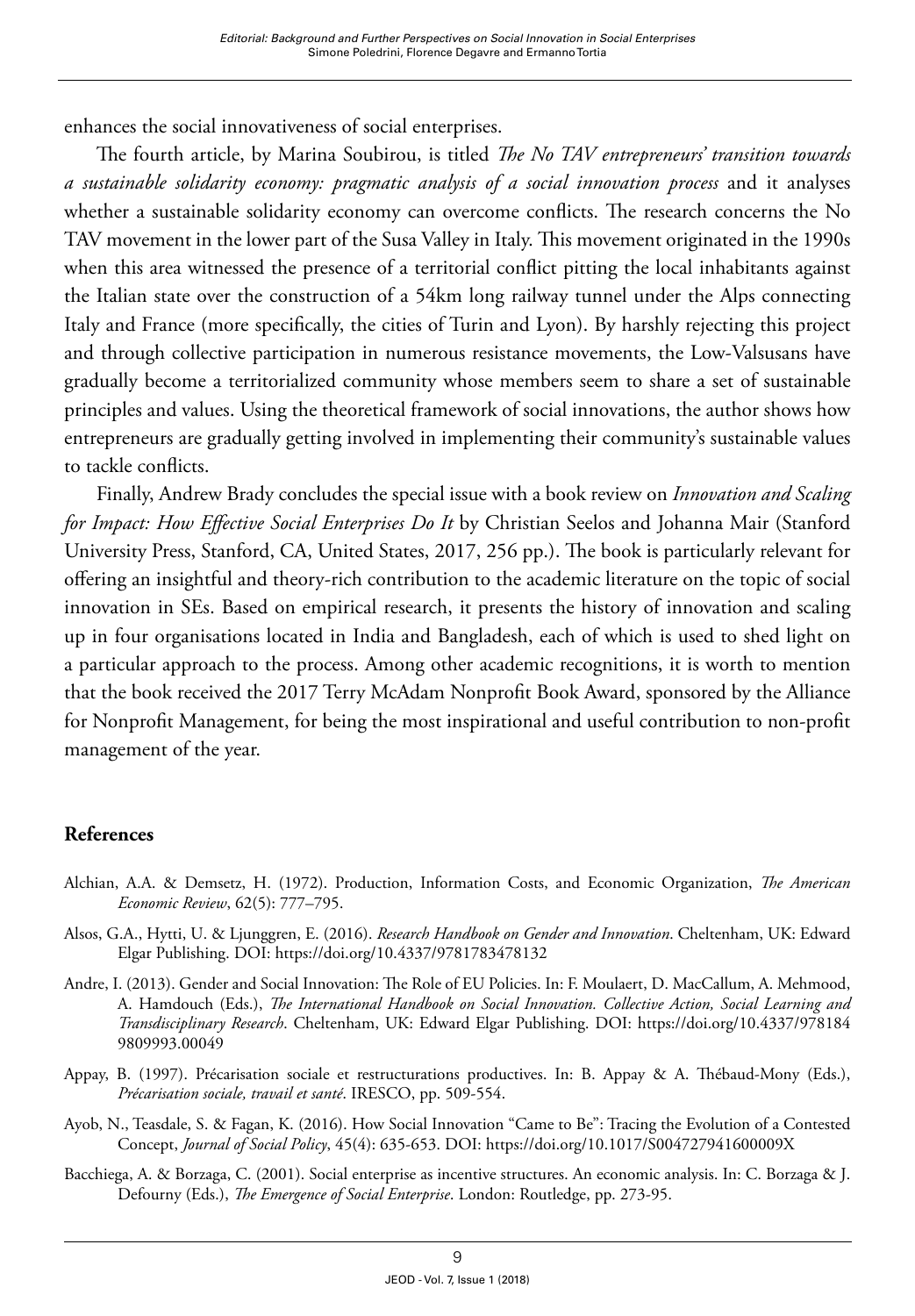- Bacchiega, A. & Borzaga, C. (2003). The Economics of the Third Sector. Toward a More Comprehensive Approach. In: H.K. Anheier & A. Ben-Ner (Eds.), T*he Study of the Nonprofit Enterprise. Theories and Approaches*. New York, NY: Kluwer Academic/Plenum Publishers, pp. 27-48.
- Benkler, Y. (2017). Peer Production, the Commons, and the Future of the Firm, *Strategic Organisation*, 15(2): 264–274. DOI:<https://doi.org/10.1177/1476127016652606>
- Blair, M.M. & Stout, L.A. (1999). A Team Production Theory of Corporate Law, *Virginia Law Rev*iew, 85(2): 247–328. DOI:<https://doi.org/10.2307/1073662>
- Borzaga, C. & Defourny, J. (Eds.) (2001). *The emergence of social enterprise*. London: Routledge.
- Borzaga, C. & Sacchetti, S. (2015). Why Social Enterprises Are Asking to Be Multi-stakeholder and Deliberative: An Explanation around the Costs of Exclusion, *Euricse Working Papers*, 75|15.
- Borzaga, C. & Tortia, E.C. (2017). Co-operation as Coordination Mechanism: A New Approach to the Economics of Co-operative Enterprises. In: J. Michie, J. Blasi & C. Borzaga (Eds.), *The Oxford Handbook of Mutual, Co-Operative, and Co-Owned Business*. Oxford: Oxford University Press, pp 55-75.
- Bulut, C., Eren, H. & Halac, D.S. (2013). Social Innovation and Psychometric Analysis, *Procedia Social and Behavioral Sciences*, 82: 122–130. DOI:<https://doi.org/10.1016/j.sbspro.2013.06.235>
- Cajaiba-Santana, G. (2014). Social innovation: Moving the field forward. A conceptual framework, *Technological Forecasting and Social Change*, 82: 42–51. DOI: <https://doi.org/10.1016/j.techfore.2013.05.008>
- Callorda Fossati, E., Degavre, F. & Lévesque, B. (2018). L'innovation sociale: retour sur les marches d'une construction théorique et pratique. Entretien avec Benoît Lévesque, Revue de la régulation [On line], 23(1). Available at: <http://journals.openedition.org/regulation/12980> [Accessed: 18 August 2018].
- Callorda Fossati, E., Degavre, F. & Nyssens, M. (2017). How to deal with an "essentially contested concept" on the field? Sampling social innovations through the Delphi method, *European Public & Social innovation Review*, 2(1): 45- 58.
- Coase, R. H. (1937). The Nature of the Firm, *Economica*, 4(16): 386–405. DOI: [https://doi.org/10.1111/j.1468-0335.1937.](https://doi.org/10.1111/j.1468-0335.1937.tb00002.x) [tb00002.x](https://doi.org/10.1111/j.1468-0335.1937.tb00002.x)
- Deci, E.L. & Ryan, R.M. (1975). *Intrinsic Motivation*. New York, NY: Plenum Press. DOI: [https://doi.org/10.1007/978-](https://doi.org/10.1007/978-1-4613-4446-9) [1-4613-4446-9](https://doi.org/10.1007/978-1-4613-4446-9)
- Deci, E.L. & Ryan, R.M. (2000a). The "What" and "Why" of Goal Pursuits: Human Needs and the Self-Determination of Behavior, *Psychological Inquiry*, 11(4): 227-268. DOI: [https://doi.org/10.1207/S15327965PLI1104\\_01](https://doi.org/10.1207/S15327965PLI1104_01)
- Deci, E.L. & Ryan, R.M. (2000b). Self-Determination Theory and the Facilitation of Intrinsic Motivation, Social Development, and Well-being, *American Psychologist*, 55(1): 68-78. DOI: [https://doi.org/10.1037/0003-](https://doi.org/10.1037/0003-066X.55.1.68) [066X.55.1.68](https://doi.org/10.1037/0003-066X.55.1.68)
- Dedeurwaerdere, T., De Schutter, O., Hudon, M., Mathijs, E., Annaert, B., Avermaete, T., Bleeckx, T., de Callataÿ, C., DeSnijder, P., Fernández-Wulff, P., Joachain, P., Vivero, J.-L. (2017). The Governance Features of Social Enterprise and Social Network Activities of Collective Food Buying Groups, *Ecological Economics,* 140: 123–135. DOI:<https://doi.org/10.1016/j.ecolecon.2017.04.018>
- Defourny, J. & Nyssens, M. (2013). Social innovation, social economy and social enterprise: what can the European debate tell us? In: F. Moulaert, D. MacCallum, A. Mehmood & A. Hamdouch (Eds.), *The International Handbook on Social Innovation. Collective Action, Social Learning and Transdisciplinary Research*. Cheltenham, UK: Edward Elgar Publishing, pp. 40-52. DOI: <https://doi.org/10.4337/9781849809993.00013>
- Fehr, E. & Gächter, S. (2000). Fairness and Retaliation: The Economics of Reciprocity, *Journal of Economic Perspectives,* 14(3): 159-181. DOI:<https://doi.org/10.1257/jep.14.3.159>
- Fehr, E. & Schmidt, K.M. (1999). A Theory of Fairness, Competition, and Cooperation, *The Quarterly Journal of Economics,* 114(3): 817-868. DOI: <https://doi.org/10.1162/003355399556151>
- Freeman, R.E. (2010). *Strategic Management: A Stakeholder Approach*. Cambridge: Cambridge University Press. DOI: <https://doi.org/10.1017/CBO9781139192675>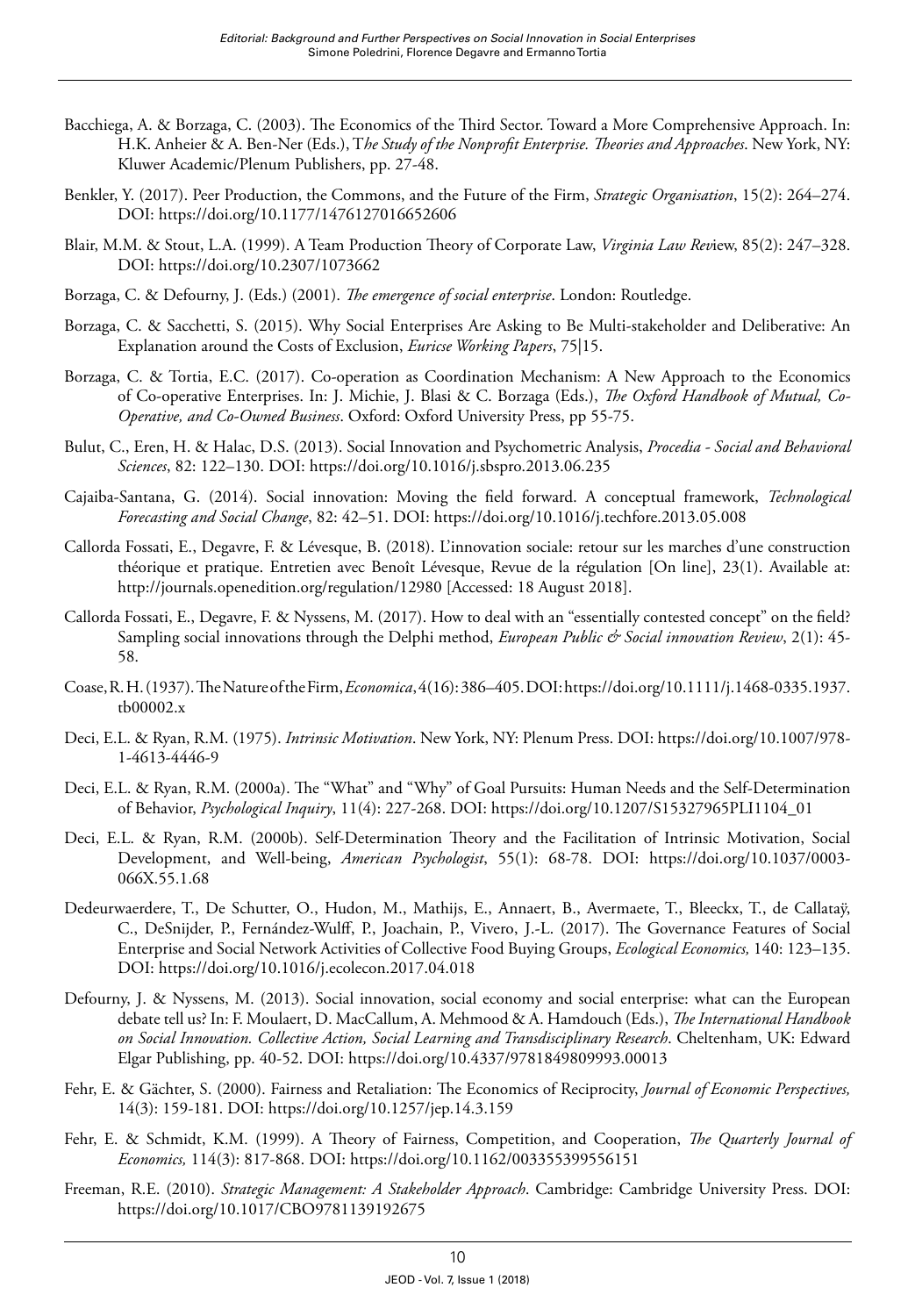- Frey, B.S. (1997). *Not Just for the Money An Economic Theory of Personal Motivation*. Cheltenham, UK: Edward Elgar Publishing.
- Gallouj, F. & Djellal, F. (Eds.) (2010). *The Handbook of Innovation and Services. A Multi-disciplinary Perspective*. Cheltenham, UK: Edward Elgar Publishing. DOI: <https://doi.org/10.4337/9781849803304>
- Grant, A.M. & Berg, J.M. (2012). Prosocial motivation at work: How making a difference makes a difference. In: K. Cameron & G. Spreitzer (Eds.), *Oxford Handbook of Positive Organizational Scholarship*. New York, NY: Oxford University Press, pp. 28–44.
- Grant, A.M. & Berry, J.W. (2011). The necessity of others is the mother of invention: Intrinsic and prosocial motivations, perspective taking, and creativity, *Academy of Management Journal*, 54(1): 73-96. DOI: [https://doi.org/10.5465/](https://doi.org/10.5465/amj.2011.59215085) [amj.2011.59215085](https://doi.org/10.5465/amj.2011.59215085)
- Grant, A.M. & Patil, S.V. (2012). Challenging the norm of self-interest: Minority influence and transitions to helping norms in work units, *Academy of Management Review*, 37(4): 547-568. DOI: [https://doi.org/10.5465/](https://doi.org/10.5465/amr.2010.0437) [amr.2010.0437](https://doi.org/10.5465/amr.2010.0437)
- Hansmann, H. (1988). Ownership of the Firm, *Journal of Law, Economics, and Organization*, 4(2): 267-304.
- Hansmann, H. (1996). *The Ownership of Enterprise*. Cambridge, MA: Harvard University Press.
- Hansmann, H. (2013). All firms are cooperatives and so are governments, *Journal of Entrepreneurial and Organizational Diversity*, 2(2): 1-10. DOI: <http://dx.doi.org/10.5947/jeod.2013.007>
- Hardin, G.J. (1968). The tragedy of the commons, *Science*, 162: 1243–1248.
- Harrisson, D., Klein, J.-L. & Browne, P.L. (2010). Social innovation, social enterprise and services. In: F. Gallouj & F. Djellal (Eds.), *The Handbook of Innovation and Service. A Multi- disciplinary Perspective*. Cheltenham, UK: Edward Elgar Publishing, pp. 197–218.
- Haxeltine, A., Pel, B., Dumitru, A., Avelino, F., Kemp, R., Bauler, T., Kunze, I., Dorland, J., Wittmayer, J. & Jørgensen, M.S. (2017). Towards a TSI theory: a relational framework and 12 propositions, *TRANSIT Working Paper 16.*
- Jensen, M.C. & Meckling, W.H. (1976). Theory of the firm: Managerial behavior, agency costs and ownership structure, *Journal of Financial Economics*, 3(4), 305-360. DOI: [https://doi.org/10.1016/0304-405X\(76\)90026-X](https://doi.org/10.1016/0304-405X(76)90026-X)
- Kruse, D., Blasi, J. & Park, R. (2010). Shared Capitalism in the U.S. Economy: Prevalence, Characteristics, and Employee Views of Financial Participation in Enterprises. In: D. Kruse, R. Freeman & J. Blasi (Eds.), *Shared Capitalism at Work: Employee Ownership, Profit and Gain Sharing, and Broad-based Stock Options*. Chicago, IL: University of Chicago Press, pp. 41–75. DOI:<https://doi.org/10.7208/chicago/9780226056968.003.0002>
- Kruse, D., Freeman, R. & Blasi, J. (2008). Do Workers Gain by Sharing? Employee Outcomes under Employee Ownership, Profit Sharing, and Broad-based Stock Options, *National Bureau of Economic Research Working Paper No. 14233*. Available at: <http://www.nber.org/papers/w14233>[Accessed 20 August 2018]
- Laville, J.-L. (2014). Innovation sociale, économie sociale et solidaire, entrepreneuriat social. Une mise en perspective historique. In: J.L. Klein, J.L. Laville & F. Moulaert, *L'innovation sociale.* Toulouse, ERES, Collection Sociologie économique, p. 45-80.
- Moulaert, F., MacCallum, D., Mehmood, A. & Hamdouch, A. (Eds.) (2013). *The International Handbook on Social Innovation. Collective Action, Social Learning and Transdisciplinary Research*. Cheltenham, UK: Edward Elgar Publishing. DOI:<https://doi.org/10.4337/9781849809993>
- Moulaert, F., Swyngedouw, E., Martinelli, F., Gonzalez, S. (2010). *Can Neighbourhoods Save the City? Community Development and Social Innovation*. London and New York: Routledge. DOI: <https://doi.org/10.4324/9780203849132>
- Nicholls, A. & Murdock, A. (Eds.) (2012). *Social Innovation: Blurring Boundaries to Reconfigure Markets*. London: Palgrave Macmillan UK. DOI:<https://doi.org/10.1057/9780230367098>
- Nyssens, M. (2015). L'innovation sociale et l'entreprise sociale: quels dialogues possibles? Une perspective européenne. In: J.-L. Klein, A. Camus, C. Jetté, C. Champagne & M. Roy, *La transformation sociale par l'innovation sociale.*  Québec: Presses de l'Université du Québec, p. 335-348.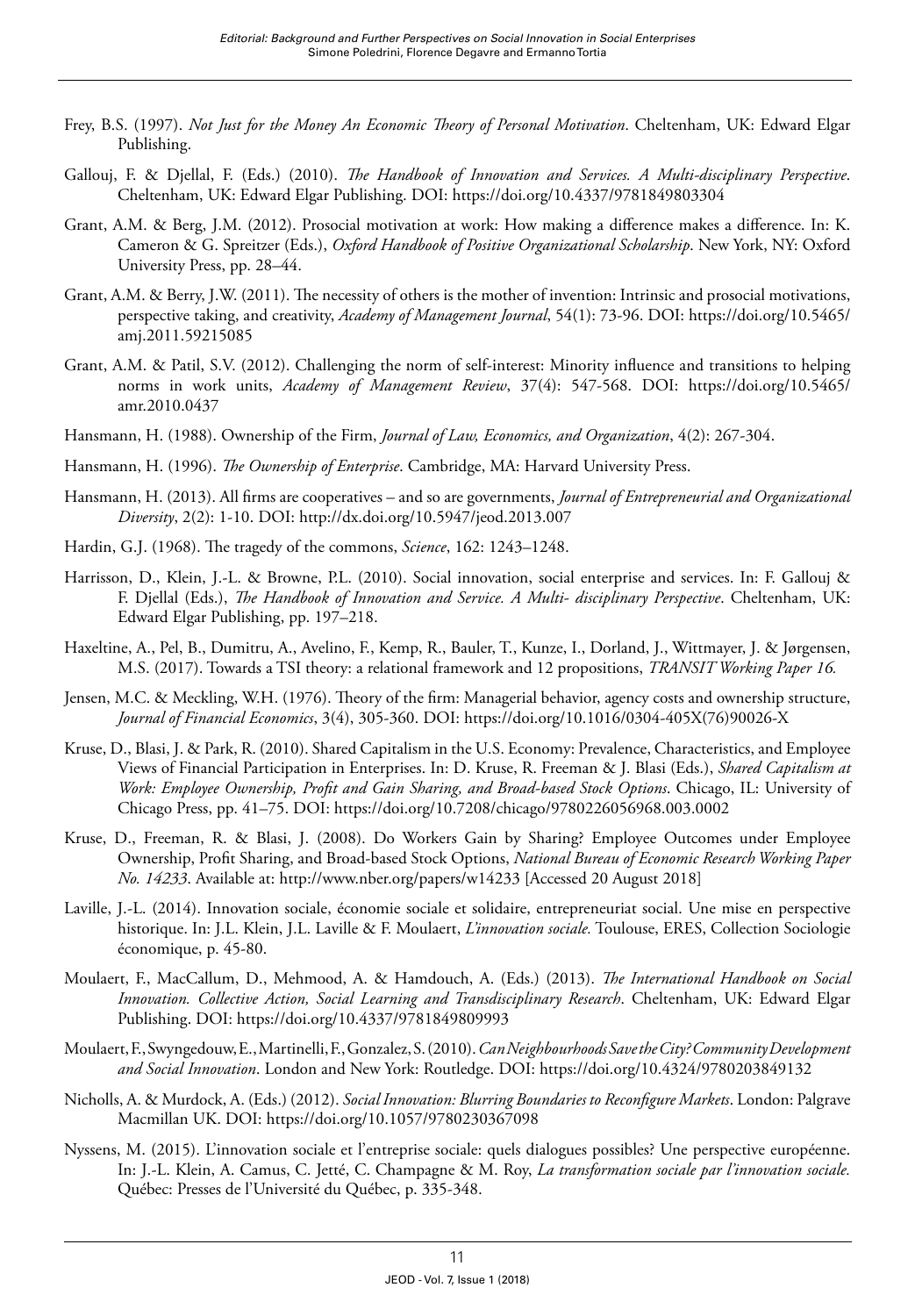- Olson, M. (1965). *The Logic of Collective Action. Public Goods and the Theory of Groups*. Cambridge, MA: Harvard University Press.
- Olsson, P. & Galaz, V. (2012). Social-Ecological Innovation and Transformation. In: A. Nicholls & A. Murdock (Eds.), *Social Innovation: Blurring Boundaries to Reconfigure Markets*. London: Palgrave Macmillan UK, pp. 223–247. DOI: [https://doi.org/10.1057/9780230367098\\_10](https://doi.org/10.1057/9780230367098_10)
- Ostrom, E. (1990). *Governing the Commons. The Evolution of Institutions for Collective Action*. Cambridge, UK: Cambridge University Press. DOI:<https://doi.org/10.1017/CBO9780511807763>
- Ostrom, E. & Basurto, X. (2011). Crafting analytical tools to study institutional change, *Journal of Institutional Economics*, 7(3): 317–343. DOI:<https://doi.org/10.1017/S1744137410000305>
- Pol, E. & Ville, S. (2009). Social innovation: Buzz word or enduring term?, *The Journal of Socio- Economics*, 38(6): 878–885. DOI: <https://doi.org/10.1016/j.socec.2009.02.011>
- Poledrini, S. (2015). Unconditional Reciprocity and the Case of Italian Social Cooperatives, *Nonprofit and Voluntary Sector Quarterly*, 44 (3), 457–473. DOI:<https://doi.org/10.1177/0899764013518844>
- Poledrini, S. & Tortia, E. (2018). L'impresa sociale italiana nella prospettiva economico-manageriale, *Analisi Giuridica dell'Economia*, 1, in press.
- Rose-Ackerman, S. (1996). Altruism, Nonprofits, and Economic Theory, *Journal of Economic Literature,* 34(2): 701-728.
- Roszak, T. (1969). *[The Making of a Counter Culture:](https://en.wikipedia.org/wiki/The_Making_of_a_Counter_Culture) Reflections on the Technocratic Society and Its Youthful Opposition.* New York, NY: Anchor Books.
- Sacchetti, S. (2015). Inclusive and exclusive social preferences: a Deweyan framework to explain governance heterogeneity, *Journal of Business Ethics*, 126(3): 473–485. DOI: <https://doi.org/10.1007/s10551-013-1971-0>
- Sacchetti, S., Christoforou, A. & Mosca, M. (2018). *Social Regeneration and Local Development. Cooperation, Social Economy and Public Participation*. New York, NY: Routledge.
- Sacchetti, S. & Tortia, E.C. (2017). The notion of social responsibility across different types of nonprofit and for profit organizations, *Econometica Working Paper 61*. Available at: <http://econometica.it/wp/wp61.pdf>[Accessed 21 August 2018]
- Sacconi, L. (2004). Corporate Social Responsibility (CSR) as a Model of "Extended" Corporate Governance. An Explanation Based on the Economic Theories of Social Contract, Reputation, and Reciprocal Conformism, *Liuc Papers*, 142. Available at:<http://www.biblio.liuc.it/liucpap/pdf/142.pdf> [Accessed 9 February 2017].
- Sacconi, L. & Ottone, S. (Eds.) (2015). *Beni comuni e cooperazione*. Bologna, IT: il Mulino.
- Simon, H.A. (1951). A Formal Theory of the Employment Relationship, *Econometrica*, 19(3): 293-305. DOI: [https://](https://doi.org/10.2307/1906815) [doi.org/10.2307/1906815](https://doi.org/10.2307/1906815)
- Simpson, B. & Willer, R. (2008). Altruism and Indirect Reciprocity: The Interaction of Person and Situation in Prosocial Behavior, *Social Psychology Quarterly,* 71(1): 37–52. DOI: <https://doi.org/10.1177/019027250807100106>
- Tortia, E.C. (2008). Worker well-being and perceived fairness: survey-based findings from Italy*, Journal of Socio-Economics*, 37(5): 2080-2094. DOI:<https://doi.org/10.1016/j.socec.2007.10.005>
- Tortia, E.C. (2018). The Firm as a Common. Non-Divided Ownership, Patrimonial Stability and Longevity of Co-Operative Enterprises, *Sustainability*, 10, 1023. DOI: <https://doi.org/10.3390/su10041023>
- Tortia, E.C. & Valentinov, V. (2018). Internal organization and governance. In: B.A. Seaman & D. Young (Eds.). *Handbook of Research on Nonprofit Economics and Management. Second Edition*. Cheltenham, UK: Edward Elgar Publishing, pp. 285-299. DOI:<https://doi.org/10.4337/9781785363528.00022>
- Valentinov, V. (2009). Managerial nonpecuniary preferences in the market failure theories of nonprofit organisation, *International Journal of Social Economics*, 36: 81-92. DOI:<https://doi.org/10.1108/03068290910921208>